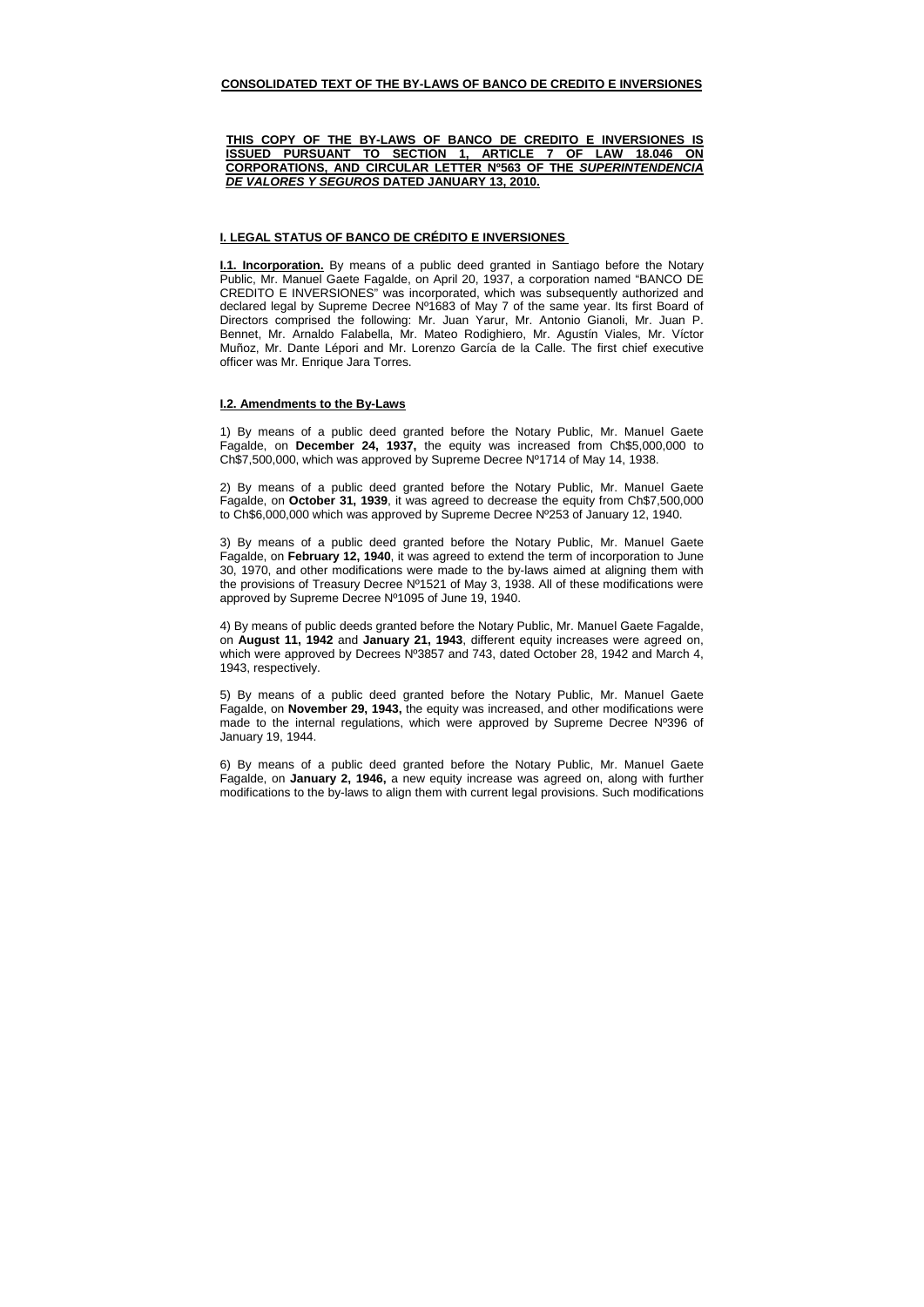were approved by Supreme Decree Nº1103 of February 20, 1946.

7) By means of public deeds granted before the Notary Public, Mr. Manuel Gaete Fagalde, on **June 19, 1946** and **August 8 of the same year**, successive equity increases were agreed on and approved by Supreme Decrees Nº3566 and 4369 of August 27 and October 25, 1946.

8) By means of a public deed granted before the Notary Public, Mr. Manuel Gaete Fagalde, on **March 31, 1947,** the by-laws were modified regarding conflicts of interest of being a director of the Bank. These were approved by Supreme Decree Nº1761 of April 22, 1947.

9) By means of a public deed granted before the Notary Public, Mr. Marcos Aguirre, on **August 4, 1952,** an equity increase was agreed on, along with further modifications to the by-laws aiming at aligning them with the latest provisions of the General Banking Law and also to embrace frequently used administrative practices. This amendment was approved by Supreme Decree Nº6738 of September 26, 1952.

10) By means of a public deed granted before the Notary Public, Mr. Zaldívar Díaz, on **April 10, 1954,** another equity increase was agreed on and further modifications to the bylaws to enhance the Bank's organization and align them with current legislation. This amendment was approved by Supreme Decree Nº3215 of May 14, 1954.

11) By means of a public deed granted before the Notary Public, Mr. Zaldívar Díaz, on **July 30, 1954**, another equity increase was agreed on, which was approved by Supreme Decree Nº7905 of September 30, 1954.

12) By means of a public deed granted before the Notary Public, Mr. Rafael Zaldívar Díaz, on **July 14, 1955,** a new equity increase was agreed on along with further modifications to the by-laws aimed at enhancing the Bank's organization, all of which were approved by Supreme Decree Nº 6829 of August 25, 1955.

13) By means of a public deed granted before the Notary Public, Mr. Rafael Zaldívar Díaz, on **January 29, 1957,** an increase in the equity and the number of directors was agreed on. This amendment was approved by Supreme Decree Nº2765 of March 19, 1957.

14) By means of a public deed granted before the Notary Public, Mr. Rafael Zaldívar Díaz, on **January 31, 1958,** a further equity increase was agreed on, which was approved by Supreme Decree Nº6730 of May 29, 1958.

15) By means of a public deed granted before the Notary Public, Mr. Rafael Zaldívar Díaz, on **January 27, 1959,** an increase in the equity was agreed on along with raising the par value of each share. This amendment was approved by Supreme Decree Nº5629 of April 30, 1959.

16) By means of a public deed granted before the Notary Public, Mr. Rafael Zaldívar Díaz, on **October 29, 1959,** it was agreed to increase the equity and merge this Bank with Banco de Curicó and Banco Llanquihue. This amendment was approved by Supreme Decree Nº18.838 of December 11, 1959.

17) A public deed granted before the Notary Public, Mr. Rafael Zaldívar Díaz, on **March**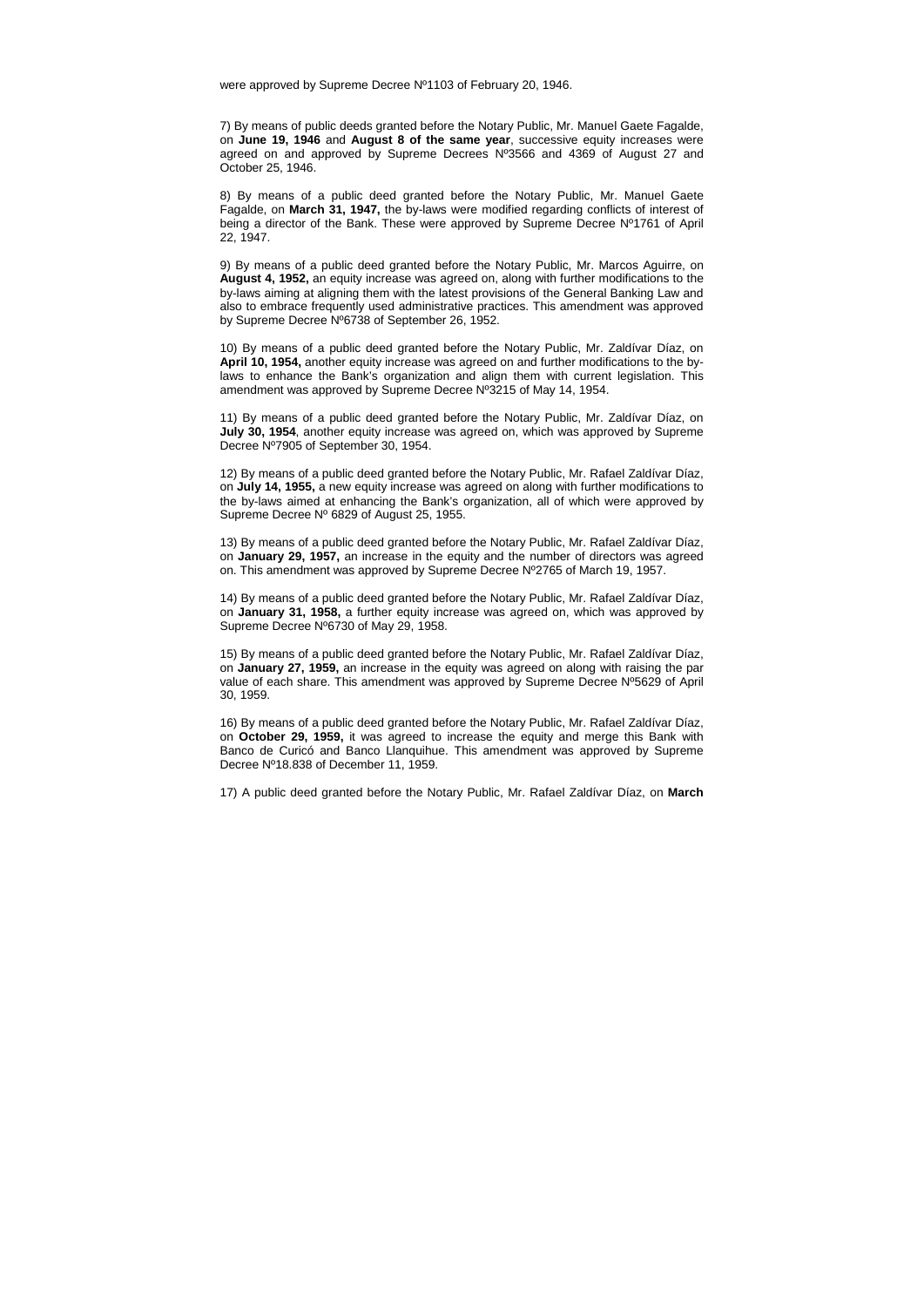**16, 1961**, set forth an amendment to the Bank's by-laws, whose aim was to increase the Bank's equity, secure authorization to merge with other banks, create three alternate directors and other minor modifications. This amendment was approved by Treasury Decree Nº14.311 of August 2, 1961.

18) Treasury Decree Number 1335 of April 25, 1964, approved the amendments made to the by-laws and laid down in a public deed granted before the Notary Public, Mr. Arriagada Bruce, on **January 30, 1964.** The aim of this amendment was to increase the equity, change the name of "Local Councils" to "Regional Councils" and align article 42 of the bylaws with the General Banking Law.

19) A public deed granted before the Notary Public, Mr. Arriagada Bruce, on **January 31, 1966**, set forth that the Board of Directors shall be fully renewed every four years. This amendment was approved by Treasury Decree Nº874 of March 22, 1966.

20) By means of a public deed granted before the Notary Public, Mr. Demetrio Gutiérrez, on **January 26, 1970,** it was agreed to extend the Bank's incorporation term to June 30, 2000. Other modifications to the by-laws were also agreed on to improve, clarify and simplify their wording and align them with current legislation. These modifications were approved by Treasury Decree Nº232 of April 10, 1970.

21) By means of public deeds granted before the Notary Public, Mr. Demetrio Gutiérrez, on **July 31** and **August 5, 1970,** it was agreed to reduce the number of directors to seven; lower the term of office to three years; modify the guarantee amount for the directors; eliminate the alternate directors and align the by-laws with the regulations laid down in Law  $N^{\circ}$  17.308. These modifications were approved by Exempt Resolution  $N^{\circ}$  17 of August 31, 1970, of the Chilean Superintendency of Banks and Financial Institutions (Superintendencia de Bancos e Instituciones Financieras).

22) By means of public deeds granted before the Notary Public, Mr. Rafael Zaldívar Díaz, on **March 10** and **April 13, 1976,** it was agreed to increase the Bank's equity to Ch\$150,000,000, and raise the par value of each share. It was agreed to draw up a consolidated text of the by-laws to adapt them to new legislation and simplify their wording. These modifications were approved by Resolution Nº47 of June 4, 1976, of the Chilean Superintendency of Banks and Financial Institutions (Superintendencia de Bancos e Instituciones Financieras).

23) By means of public deeds granted before the Notary Public, Mr. Patricio Zaldívar Mackenna, on **May 2** and **September 20, 1978,** it was agreed to increase the Bank's equity to Ch\$600,000,000, and raise the par value of each share to Ch\$12; it was further agreed to eliminate the positions of account inspectors to make other minor modifications, and draw up a consolidated text of the by-laws. These modifications were approved by Resolution Nº163 of October 5, 1978, of the Chilean Superintendency of Banks and Financial Institutions (Superintendencia de Bancos e Instituciones Financieras).

24) By means of a public deed granted before the Notary Public, Mr. Patricio Zaldívar Mackenna, on **February 2, 1979**, it was agreed to increase the Bank's equity to Ch\$1,000,000,000, and raise the par value of each share. These modifications were approved by Resolution Nº26 of February 21, 1979, of the Chilean Superintendency of Banks and Financial Institutions (Superintendencia de Bancos e Instituciones Financieras).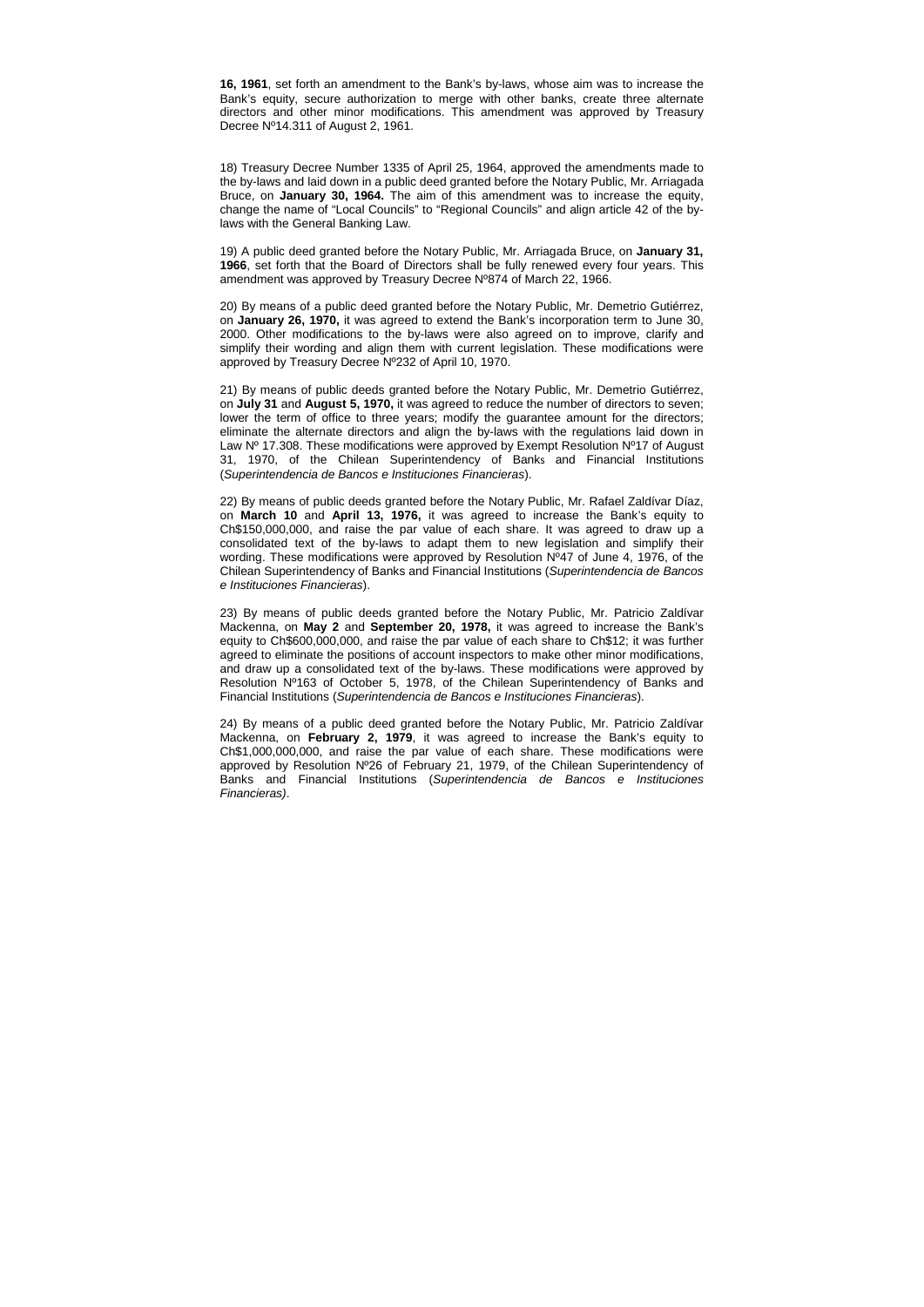29) By means of a public deed granted before the Santiago Notary Public, Mr. Patricio Zaldívar Mackenna, on **March 6, 1981,** it was agreed to increase the Bank's equity to Ch\$3,000,000,000, raise the par value of each share, increase the number of directors elected by shareholders and other minor modifications. Such modifications were approved by Resolution Nº80 of April 10, 1981, of the Chilean Superintendency of Banks and Financial Institutions (Superintendencia de Bancos e Instituciones Financieras").

30) By means of a public deed granted before the Santiago Notary Public, Mr. Patricio Zaldívar Mackenna, on **May 3, 1982,** among other issues it was agreed to modify the company's term of incorporation and make it indefinite; that the Bank's shares would not have a par value; that a director would be remunerated and that the amount of such remuneration would be established each year by an ordinary shareholders' meeting; to determine those issues to be addressed by ordinary or extraordinary shareholders' meetings; how the company's profits would be distributed; and draw up a consolidated text of the by-laws. These modifications were approved by Resolution Nº134 of July 20, 1982, of the Chilean Superintendency of Banks and Financial Institutions (Superintendencia de Bancos e Instituciones Financieras).

31) By means of a public deed granted before the Santiago Notary Public, Mr. Patricio Zaldívar Mackenna, on **July 22, 1986,** it was agreed to increase the equity to Ch\$7,717,523,236 by issuing fully paid-up shares and debenture shares or Series B debenture shares, entitled to receive dividends charged to each fiscal year while buy-back agreements for stock sold to the Chilean Central Bank (Banco Central de Chile) are in force. This modification was approved by Resolution Nº130 of August 28, 1986, of the Chilean Superintendency of Banks and Financial Institutions (Superintendencia de Bancos e Instituciones Financieras).

32) By means of a public deed granted before the Santiago Notary Public, Mr. Patricio Zaldívar Mackenna, on **November 11, 1986,** it was agreed to increase the equity from Ch\$7,717,523,236 to Ch\$8,252,420,613 by issuing 6,000,367 Series B cash shares or debenture shares. This modification was approved by Resolution Nº197 of November 28, 1986, of the Chilean Superintendency of Banks and Financial Institutions (Superintendencia de Bancos e Instituciones Financieras).

33) By means of a public deed granted before the Santiago Notary Public, Mr. Humberto Quezada Moreno, on **September 25, 1989,** it was agreed to modify some articles of the by-laws to comply with current legislation and a consolidated text of them was drawn up. These modifications were approved by Resolution Nº216 of October 2, 1989, of the Chilean Superintendency of Banks and Financial Institutions ("Superintendencia de Bancos e Instituciones Financieras").

34) By means of a public deed granted before the Santiago Notary Public, Mr. Patricio Zaldívar Mackenna, on **May 3, 2001,** rectified by a public deed granted on May 29, 2001, before the same Notary Public, it was agreed to increase the Bank's equity to Ch\$213,632,492,000. Moreover, other modifications to the Bank's by-laws were agreed on so they included the modifications made by Law 19.528 of 1997, the General Banking Law, and to omit those clauses that deal with issues expressly regulated by law or that are no longer in effect. The mentioned modifications were approved by Resolution Nº46 of May 23, 2001, of the Chilean Superintendency of Banks and Financial Institutions (Superintendencia de Bancos e Instituciones Financieras).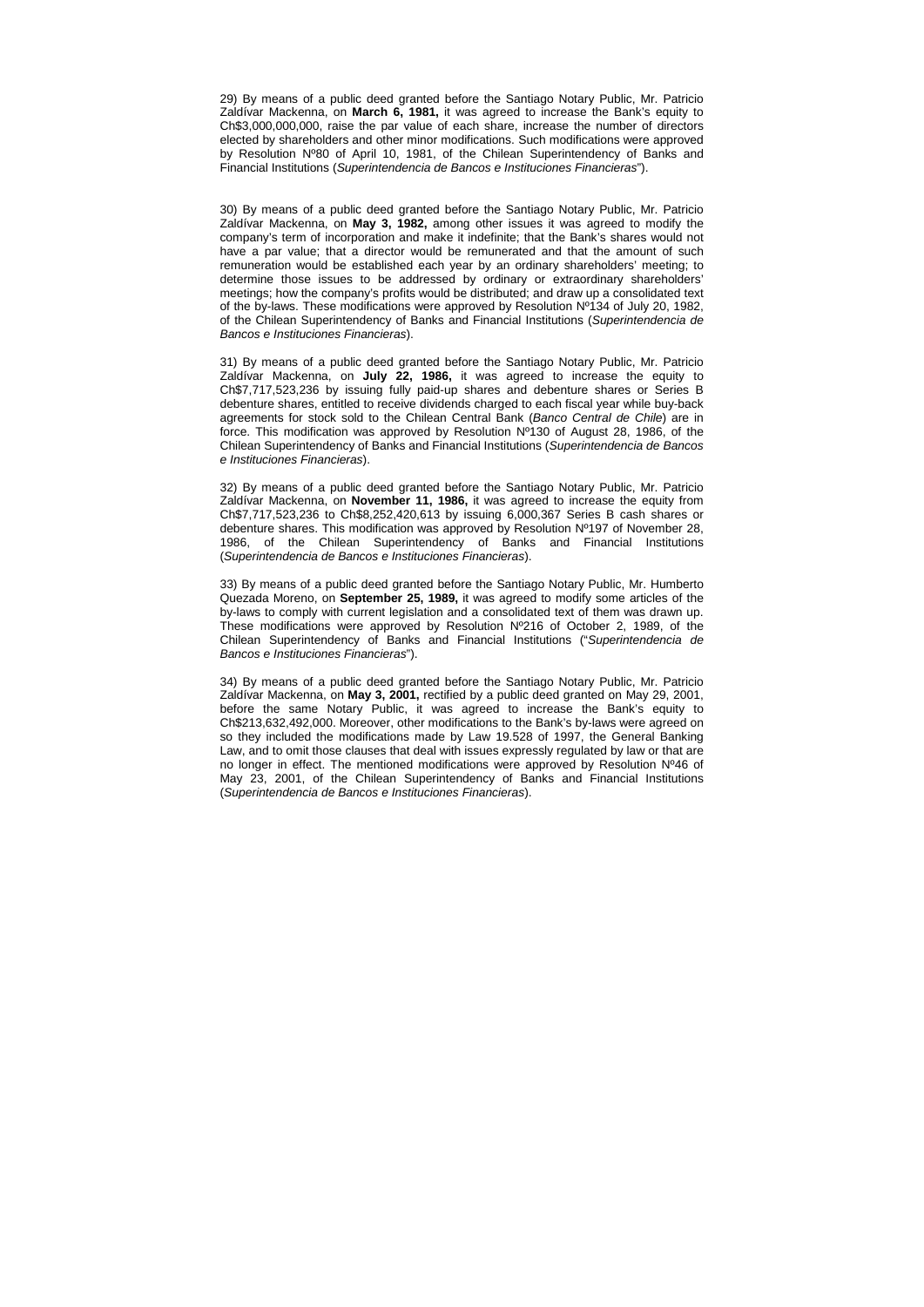35) By means of a public deed granted before the Santiago Notary Public, Mr. Patricio Zaldívar Mackenna, on **May 24, 2007,** it was agreed to increase the equity to Ch\$500,000,000,000. Such modification was approved by Resolution Nº71 of June 15 of the same year of the Chilean Superintendency of Banks and Financial Institutions (Superintendencia de Bancos e Instituciones Financieras).

36) By means of a public deed granted before the Santiago Notary Public, Mr. Patricio Zaldívar Mackenna, on **April 6, 2009,** it was agreed to increase the equity to Ch\$807,143,010,164. Such modification was approved by Resolution Nº118 of April 19, 2009, of the Chilean Superintendency of Banks and Financial Institutions (Superintendencia de Bancos e Instituciones Financieras).

37) By means of a public deed granted before the Santiago Notary Public, Mr. Patricio Zaldívar Mackenna, on **April 12, 2010,** it was agreed to increase the equity to Ch\$882,273,373,667. Such modification was approved by Resolution Nº77 of May 13, 2010, of the Chilean Superintendency of Banks and Financial Institutions (Superintendencia de Bancos e Instituciones Financieras).

38) By means of a public deed granted before the Santiago Notary Public, Mr. Patricio Zaldívar Mackenna, on **April 13, 2011,** it was agreed to increase the equity to Ch\$1,026,985,261,696. Such modification was approved by Resolution Nº142 of May 10, 2011, of the Chilean Superintendency of Banks and Financial Institutions (Superintendencia de Bancos e Instituciones Financieras).

39) By means of a public deed granted before the Santiago Notary Public, Mr. Patricio Zaldívar Mackenna, on **April 23, 2012,** it was agreed to increase the equity to Ch\$1,202,179,553,876. Such modification was approved by Resolution Nº127 of May 28, 2012, of the Chilean Superintendency of Banks and Financial Institutions (Superintendencia de Bancos e Instituciones Financieras).

40) By means of a public deed granted before the Santiago Notary Public, Mr. Patricio Zaldívar Mackenna, on **April 22, 2013,** it was agreed to increase the equity to Ch\$1,381,871,072,636. Such modification was approved by Resolution Nº143 of May 24, 2013, of the Chilean Superintendency of Banks and Financial Institutions (Superintendencia de Bancos e Instituciones Financieras).

41) By means of a public deed granted before the Santiago Notary Public, Mr. Patricio Zaldívar Mackenna, on **October 10, 2013**, it was agreed to increase the equity to Ch\$1,580,747,072,636. Such modification was approved by Resolution Nº287 of October 30, 2013, of the Chilean Superintendency of Banks and Financial Institutions (Superintendencia de Bancos e Instituciones Financieras).

42) By means of a public deed granted before the Santiago Notary Public, Mr. Patricio Zaldívar Mackenna, on **April 23, 2014**, it was agreed to increase the equity to Ch\$1,746,001,753,323. Such modification was approved by Resolution Nº168 of June 12, 2014, of the Chilean Superintendency of Banks and Financial Institutions (Superintendencia de Bancos e Instituciones Financieras).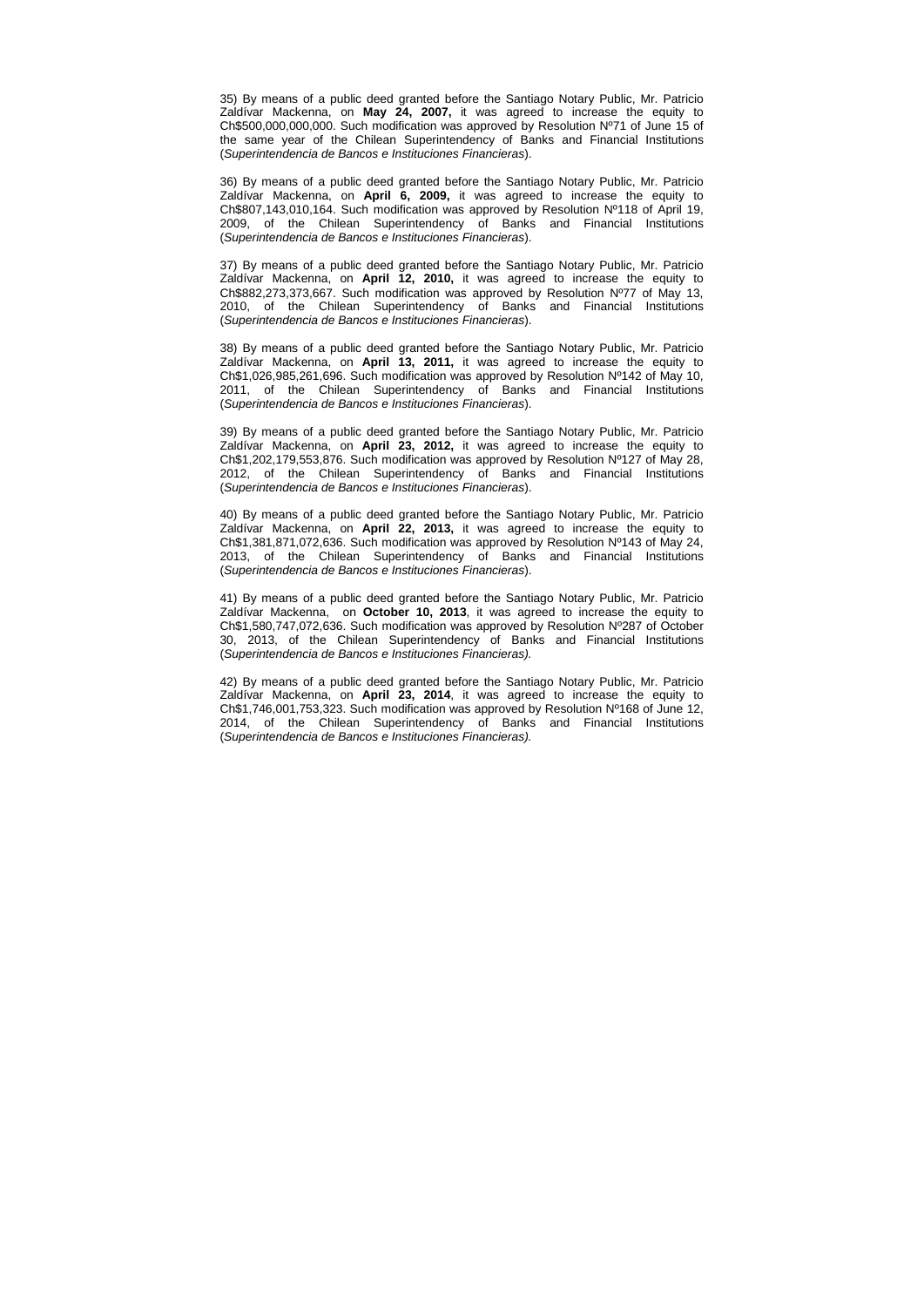### **II. TEXT OF THE CORPORATE BY-LAWS OF BANCO DE CREDITO E INVERSIONES**

### **FIRST: NAME, DOMICILE, TERM AND PURPOSE**

**Article 1:** The corporation is named Banco de Crédito e Inversiones. It was incorporated by means of a public deed granted before the Santiago Notary Public, Mr. Manuel Gaete Fagalde, on April 20, 1937,and was authorized and pronounced legally constituted by Supreme Decree Nº1683 of May 7, 1937. It shall be governed by these by-laws hereunder, by the General Banking Law and other applicable laws and regulations currently in force or enacted in the future.

**Article 2:** The corporation's corporate domicile shall be in the city of Santiago, notwithstanding the branches or agencies established in Chile or overseas, pursuant to law. The Board of Directors shall hold ordinary meetings and the general management shall operate in the city of Santiago, where its head office shall be set up.

**Article 3:** The corporation shall have an indefinite term.

**Article 4:** The purpose of the corporation is to undertake all the business that the provisions of the General Banking Law and special laws allow banks to conduct, notwithstanding expanding or reducing its activities in accordance with laws enacted in the future, without needing to modify these by-laws hereunder.

#### **SECOND: EQUITY AND SHARES**

**Article 5:** The equity of the corporation shall be Ch\$1,746,001,753,323 divided into 116,094,049 registered, no par value shares of a single series, which shall be subscribed and paid up pursuant to what is laid down in the provisional article.

### **THIRD: MANAGEMENT**

**Article 6:** The corporation shall be managed by a Board of Directors, comprising nine members appointed by the general shareholders' meeting. The members shall appoint a chairman and a vice-chairman, who shall also be from the corporation. The directors shall hold office for three years, after which they shall be fully renewed and they may be reelected indefinitely. Directors shall receive remuneration, and this shall be established by the ordinary general shareholders' meeting each year.

**Article 7:** The Board of Directors shall represent the corporation judicially and extrajudicially. To comply with the corporate purpose, it is vested with all the faculties to administer and dispose of that the law or the by-laws do not establish as pertaining exclusively to the general shareholders' meeting, without it being necessary to grant it any special power of attorney, including those actions or contracts for which the law lays down such requirement. The Board of Directors may delegate part of its faculties to managers, assistant managers or attorneys in the corporation, to a director or to an Executive Committee of the Board and, for specific purposes, to other people.

**Article 8:** The vacancies that arise on the Board of Directors for directors elected by shareholders shall be filled by the remaining directors. The replacement director shall remain in office until the next ordinary shareholders' meeting, in which the definitive director shall be appointed.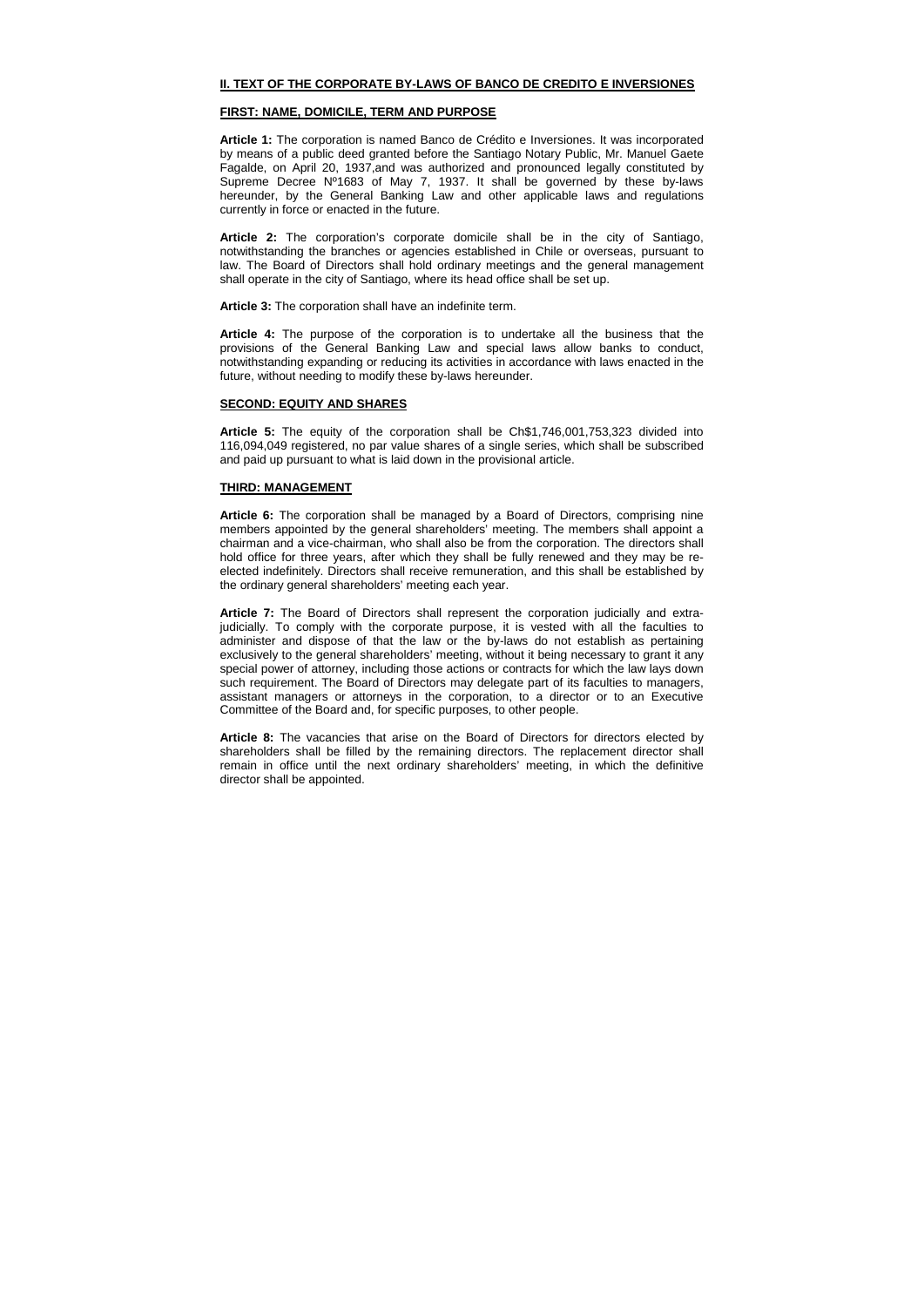The Directors appointed by the shareholders' meeting pursuant to this article hereof shall remain in office throughout the time left to complete the Board's term.

**Article 9:** Board of Director's meetings may be ordinary or extraordinary. The former shall be held at least once a month on the date and at the time and place established by the Board of Directors beforehand. The latter shall be held when summoned especially by the chairman himself or by one or more directors, after the chairman has appraised whether it is necessary to hold such meeting, unless it is requested by the absolute majority of directors, in which case the meeting shall be held without prior assessment.

**Article 10:** The Board of Directors must take measures and give the necessary instructions to keep itself thoroughly and timely informed based on the corresponding documentation, management, governance and status of the Bank.

**Article 11:** The quorum for a Board of Director's meeting shall be the absolute majority of the directors and the agreements shall be reached by the absolute majority of the voting board members, except for those cases in which the law requires special quorums and majorities.

Should there be a tie, the vote shall be repeated. If there is still a tie, the chairman shall have the casting vote.

### **FOURTH: CHAIRMAN AND VICE-CHAIRMAN**

**Article 12:** The Bank's chairman, besides the specific powers that the law or these bylaws hereunder vest in him, shall have the following faculties and obligations:

- a) Chair the Board of Director's meetings and the General Shareholders' Meetings;
- b) Summon Board of Director's meetings and, with its agreement, ordinary and extraordinary shareholders' meetings;
- c) Safeguard that the by-laws, the Bank's particular regulations and the agreements of the general shareholders' meeting and of the Board are strictly complied with;
- d) Propose measures to the Board to develop the Bank's business, to improve all aspects of the organization and the system of offices;
- e) Discipline senior employees who fail to comply with their duties and, in severe cases, suspend them or request their dismissal;
- f) Sign the annual reports and the minutes or decisions of the Board and shareholders' meetings;
- g) Register the agreements of the Board and the shareholders' meetings in a public deed, whenever necessary, notwithstanding the faculties of the Board or shareholders' meeting, if applicable, to appoint another person; and
- h) Give notice at the soonest general shareholders' meeting of any opposition recorded in the Board of Director's minutes by any director, who thereby did not want to have any responsibility for a Board of Director's action or agreement.

**Article 13:** Should the chairman be absent or unable to act as chair, he shall be replaced, with equal faculties, by the vice-chairman and, in the absence of the vice-chairman, by the director that the Board of Directors appoints to such effect.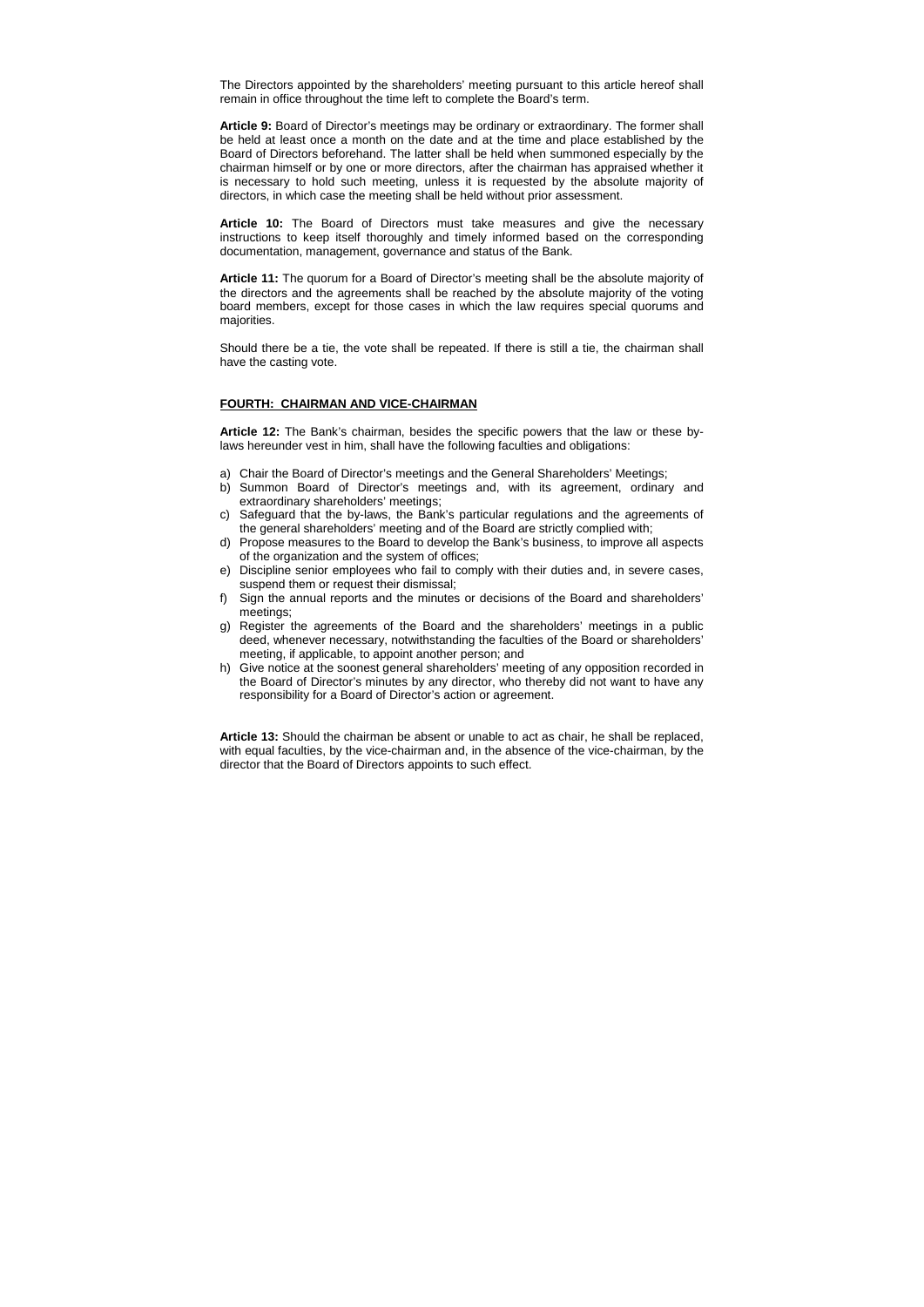### **FIFTH: CHIEF EXECUTIVE OFFICER AND OTHER EXECUTIVES OF THE BANK**

**Article 14:** The chief executive officer (CEO) shall be appointed by the Board of Directors, which shall establish his functions and powers, notwithstanding the duties and faculties set forth in these by-laws hereunder.

The appointment and dismissal of the CEO must be made in writing by means of a public deed and reported to the Chilean Superintendency of Banks and Financial Institutions (Superintendencia de Bancos e Instituciones Financieras).

**Article 15:** The CEO, in addition to the obligations and faculties that he has as a trade agent, and notwithstanding the powers that the Board vests in him or others, shall:

- a) Run and develop activities, business and operations Banks are allowed to undertake in accordance with the current legal regulations or those that are authorized in the future;
- b) Organize the Bank's services and offices, accounting and ledgers, create and apply the regulations, oversee the drawing up of the balance sheets and financial statements;
- c) Carry out the Board's agreements and perform the function of secretary to the Board and to the general shareholders' meetings, except when another person is especially appointed to undertake this;
- d) Submit the Bank's balance sheet to the Board of Directors at the end of every year;
- e) Represent the Bank in legal matters pursuant to article 8 of the Code of Civil Procedure, and he is also vested with the faculties of both sections of article 7 of the same Code, which can be delegated;
- f) Sign public or private documents and other acts and contracts agreed on by the Board of Directors;
- g) Record the minutes of Board of Director's and general shareholders' meetings in a public deed, whenever this is necessary and it is not entrusted to another person; and
- h) Fully or partially delegate his faculties for special cases or business.

**Article 16:** The CEO shall be replaced by the Bank's executives that the Board of Directors decides and in the order of priority it determines.

## **SIXTH: SHAREHOLDERS' MEETINGS**

**Article 17:** The general shareholders' meetings shall be ordinary or extraordinary, which shall be convened by the Board of Directors of the corporation.

The ordinary or extraordinary shareholders' meetings shall be held when laid down by law and they shall address all those issues set forth by law and these by-laws hereunder.

The ordinary shareholders' meetings shall be held once a year January through April, and the extraordinary meetings shall be held whenever deemed necessary by the Board of Directors. The Board of Directors shall summon the ordinary or extraordinary shareholders' meetings, as the case may be, upon the request of shareholders representing at least 10% of the voting shares issued, with the request stating the matters to be dealt with in the meeting.

Only shareholders registered in the Shareholders' Registry five business days before the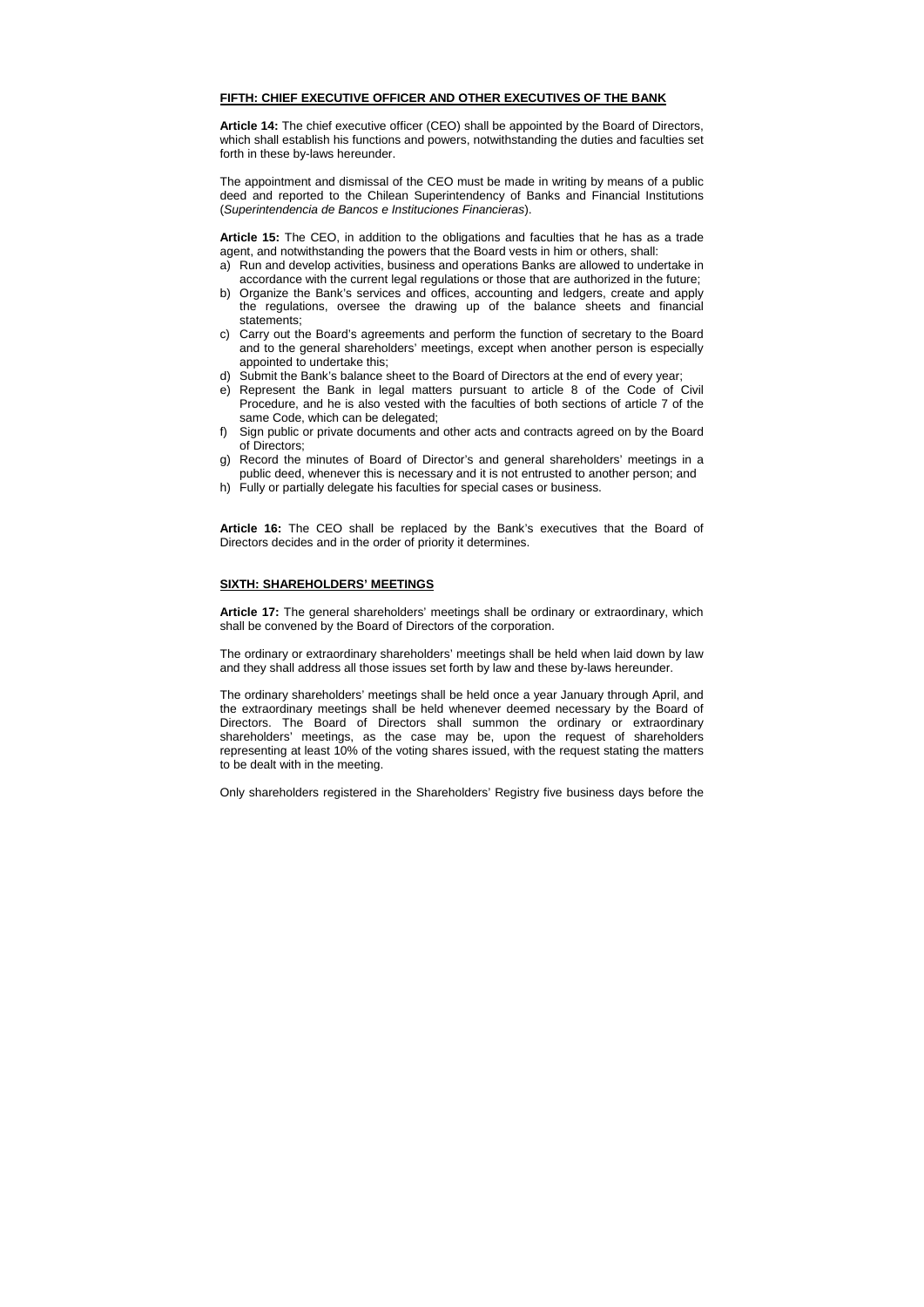respective meeting is to be held may attend the meetings and exercise their right to vote. Shareholders without a right to vote, as well as directors and managers who are not shareholders, may attend the general meetings with a right to speak.

**Article 18:** The summons to the ordinary or extraordinary shareholders' meeting shall be made by means of an advertisement published three times on different days in a Santiago newspaper determined by the shareholders' meeting, at the time, and in the way and conditions set forth in the regulations on corporations.

**Article 19:** The general ordinary or extraordinary shareholders' meetings shall be validly constituted with the attendance of shareholders who represent themselves or by proxy at least an absolute majority of the voting shares issued.

If such quorum is not met, there shall be another summons and the ordinary or extraordinary shareholders' meeting shall be constituted with the shares that are represented, whatever their number.

No more than 45 days may elapse between the date of the meeting that wasn't held due to a lack of quorum and the new one convened.

**Article 20:** The agreements of the shareholders' meetings shall be reached by the absolute majority of the votes entitled by the voting shares represented in the meeting, notwithstanding the special majorities envisaged by law.

In the elections held in the shareholders' meetings, each shareholder shall have one vote for each voting share that he/she holds or represents and may accumulate votes in favor of one person or distribute them as he/she wishes. Those people that in the same and single vote end up with the most votes shall be deemed elected until completing the number of people to be elected. Directors cannot be elected by the popular acclamation of attendees.

### **SEVENTH: BALANCE SHEET AND DISTRIBUTION OF PROFITS**

**Article 21:** A balance sheet of the Bank's operations shall be drawn up by December 31 of each year which, along with the Board of Director's Annual Report, shall be submitted to the general shareholders' meeting for its approval.

**Article 22:** The corporation must distribute at least 30% of its yearly net profits as a dividend to its shareholders pro rata their shares.

The obligation in the foregoing paragraph may no longer apply in a certain year, only on agreement reached by the shareholders' meeting with the approval of two thirds of the voting shares issued.

### **EIGHTH: DISSOLUTION, WINDING-UP AND JURISDICTION**

**Article 23:** The corporation shall be dissolved if one shareholder holds all the shares, due to revocation of the authorization to operate pursuant to what is laid down by law, and to agreement of shareholders and for other grounds set forth by law.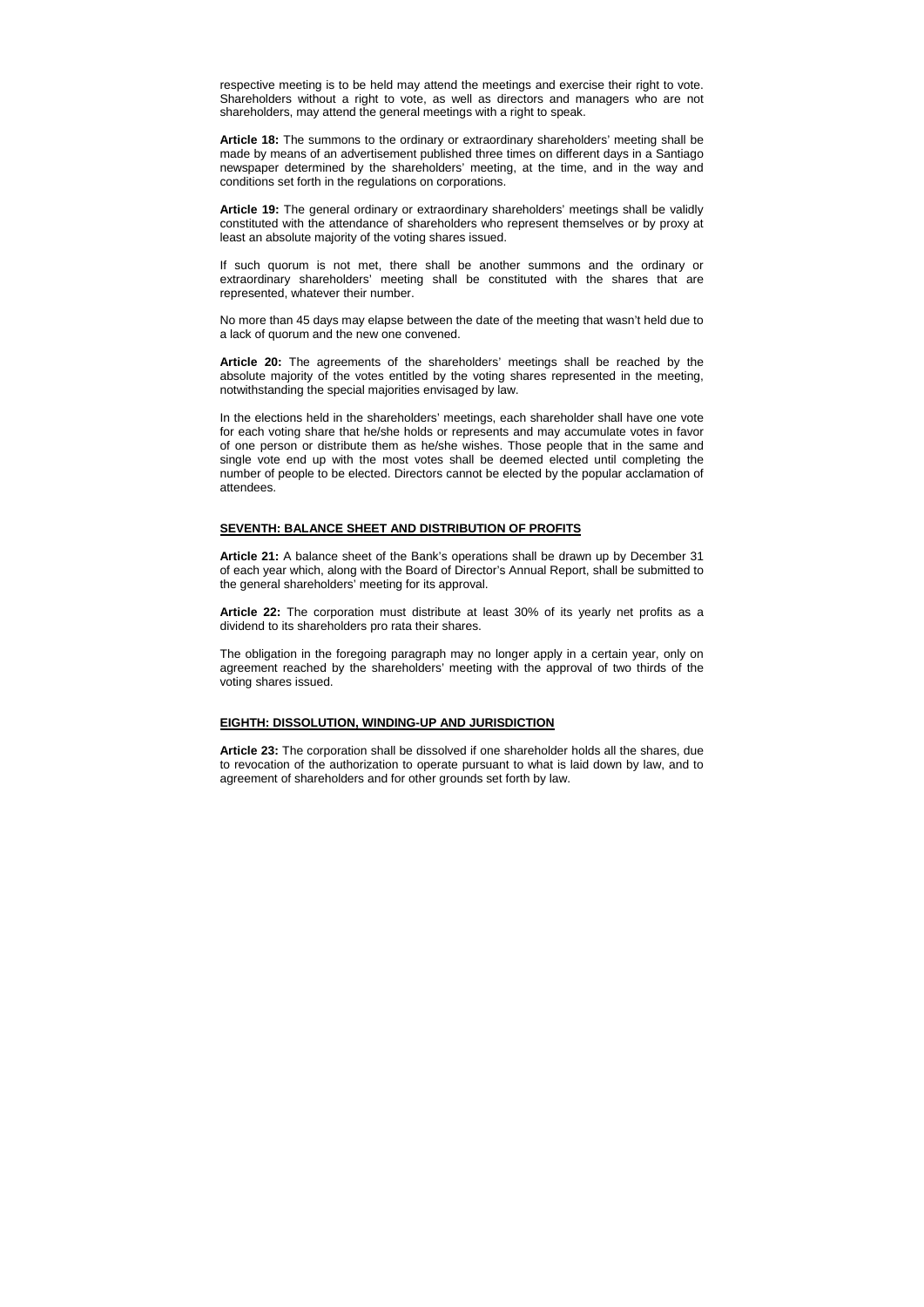**Article 24:** Once the corporation has been dissolved for any reason, it shall be wound up as agreed on by the extraordinary shareholders' meeting, which shall also appoint the liquidator(s) and shall establish their faculties and remuneration, all of which shall be construed as notwithstanding the measures that the Chilean Superintendency of Banks and Financial Institutions (Superintendencia de Bancos e Instituciones Financieras) may take pursuant to law.

**Article 25:** Any difficulty, conflict, doubt, issue or matter that arises between the shareholders or between one or more of them and the Bank or between one or more of the foregoing and the Bank, be it regarding the existence or inexistence, validity or annulment, compliance or non-compliance, resolution, interpretation, application, execution, termination, dissolution or wind-up or for any other reason directly or indirectly related to these by-laws hereunder, whether this arises during the corporation's effectiveness or pending its wind-up, shall be resolved in unique jurisdiction by an arbitrator not bound by legal principles or mediator appointed by mutual agreement of the parties in conflict, against whose verdict there shall be no appeal whatsoever, except appeal for annulment and remedy of complaint, and the parties hereby expressly waive any other appeals. Should the parties not reach an agreement about the person to be the arbitrator mentioned above, he shall be appointed by a competent civil judge, in which case an attorney who is a member of the Santiago Appellate Court (Corte de Apelaciones) or the Supreme Court (Corte Suprema) who has held that office for at least one year shall be appointed. What is laid down in this article hereof, however, is notwithstanding the right laid down in article 125 of Law 18.046 the plaintiff has and shall have in any of the matters mentioned above to, when a conflict arises, remove the issue from the jurisdiction of the arbitrator appointed and refer it to the jurisdiction of ordinary legal proceedings.